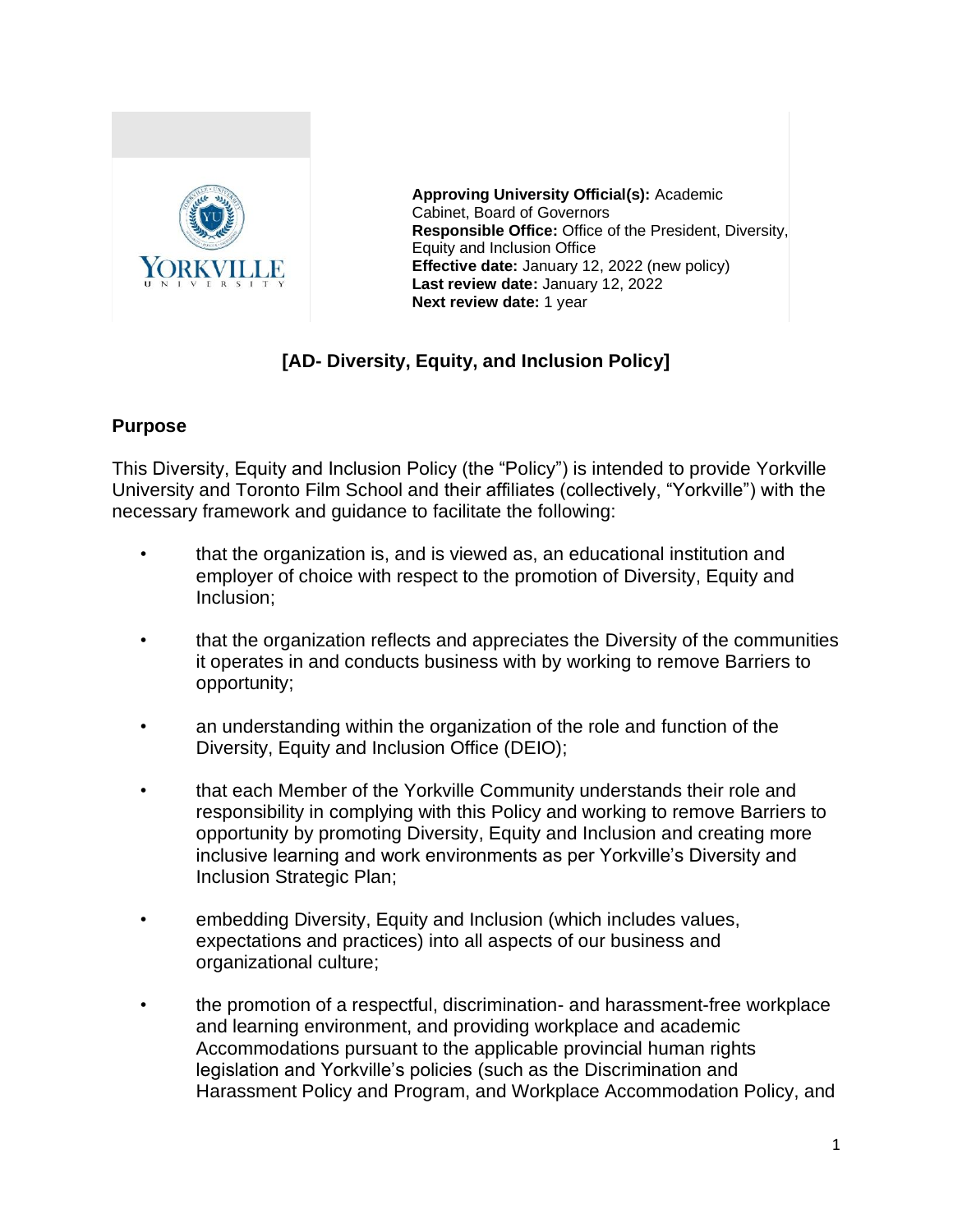Accommodations and Accessibility Policy and Procedures);

- the development and provision of training, education, resources and tools to raise awareness and ensure that employees develop the requisite skills and capacity to understand their responsibilities under this Policy and the Diversity and Inclusion Strategic Plan;
- the provision of guidance to leadership to support strategic Diversity, Equity and Inclusion commitments; and
- the fostering of relationships with community partners in promoting Diversity, Equity and Inclusion in the creative industries and higher education.

### **Audience**

This Policy applies to all academic and academic support activities and departments of Yorkville.

For any concerns regarding discrimination or harassment, employees and students should refer to the respective Discrimination and Harassment Policy and Procedures that applies to them.

### **Definitions**

| Accessibility     | refers to the design of products, devices, services, or<br>environments, and Barrier-removal for people<br>with disabilities.                                                                                                                                                                                                                                                                                          |
|-------------------|------------------------------------------------------------------------------------------------------------------------------------------------------------------------------------------------------------------------------------------------------------------------------------------------------------------------------------------------------------------------------------------------------------------------|
| Ally/Allyship     | is a person who works to end a form of oppression that<br>gives them Privilege(s). Allies listen to, and are guided by,<br>communities and individuals affected by oppression. Forms<br>of oppression include: Ableism, ageism, Classism,<br>Biphobia, Homophobia, Transphobia, Sexism, Racism, Anti-<br>Black Racism, Anti-Indigenous Sentiment, Anti-Semitism,<br>Islamophobia, Anti-Immigrant Sentiment and others. |
| Ableism           | refers to a belief system that sees persons with disabilities<br>as being less worthy of respect and consideration, less able<br>to contribute and participate, or of less inherent value than<br>others.                                                                                                                                                                                                              |
| Anti-Black Racism | refers to Prejudice, attitudes, beliefs, stereotyping and<br>discrimination that are directed at people of African descent<br>and is rooted in their unique history and experience of<br>enslavement and its legacy.                                                                                                                                                                                                   |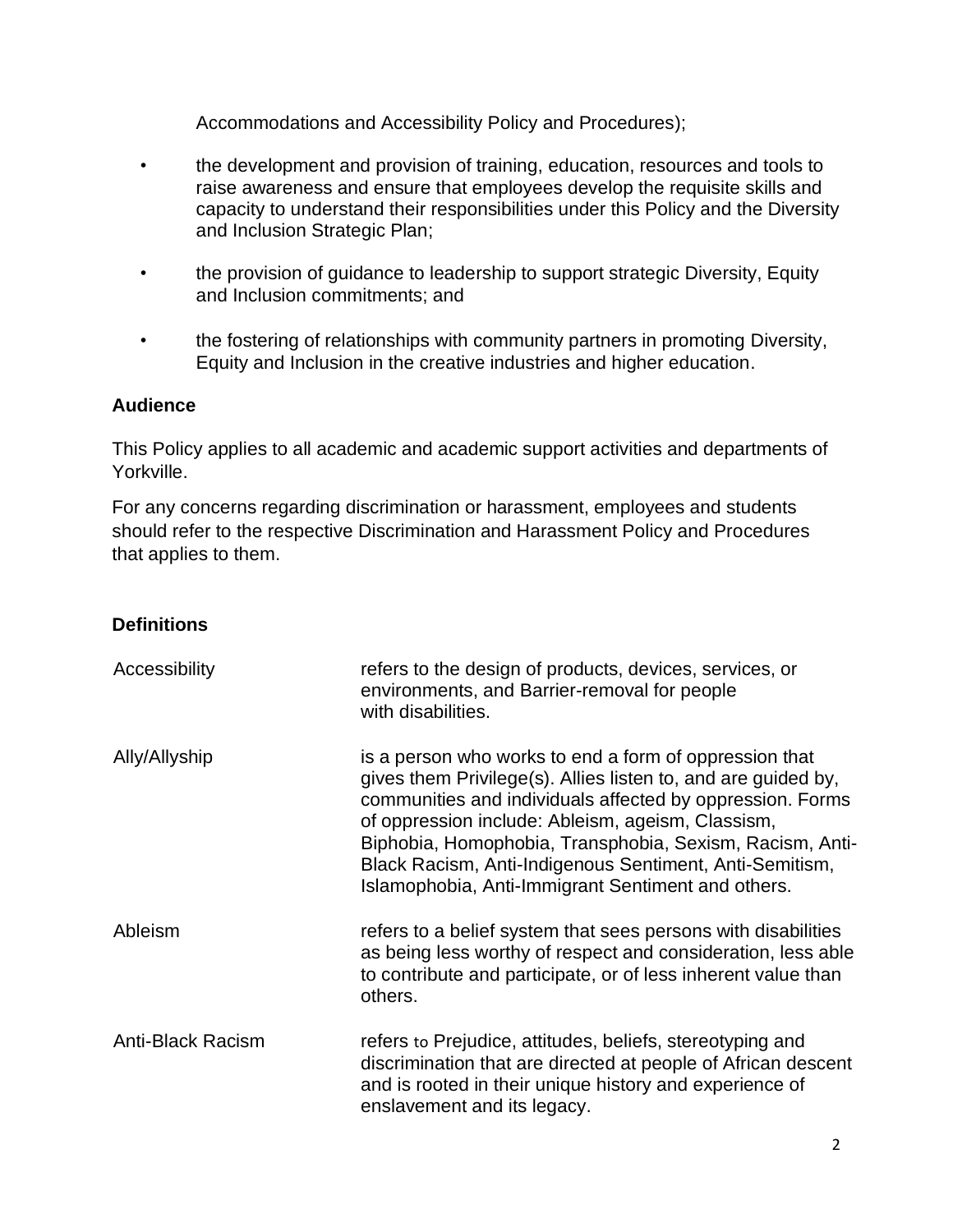| Anti-Indigenous Sentiment                                     | refers to the ongoing discrimination, negative stereotyping,<br>and injustice experienced by Indigenous peoples.                                                                                                                                                                                                                                                                                                                                                                                                                       |
|---------------------------------------------------------------|----------------------------------------------------------------------------------------------------------------------------------------------------------------------------------------------------------------------------------------------------------------------------------------------------------------------------------------------------------------------------------------------------------------------------------------------------------------------------------------------------------------------------------------|
| <b>Anti-Immigrant Sentiment</b><br>(also known as xenophobia) | refers to dislike of or Prejudice against people from other<br>countries.                                                                                                                                                                                                                                                                                                                                                                                                                                                              |
| Anti-Semitism                                                 | refers to a perception of Jewish people which may be<br>expressed as hatred toward them.                                                                                                                                                                                                                                                                                                                                                                                                                                               |
| <b>Barrier</b>                                                | refers to the physical, attitudinal, procedural, technological,<br>information and communicational impediments to full<br>access and participation. Barriers may be systemic or<br>individual in nature. Systemic Barriers can be described as<br>patterns of behaviour, policies or practices that are part of<br>the structure of an organization, and which create a<br>perpetual disadvantage. Individual Barriers can be<br>described as impediments that are not system-wide/related<br>to the system.                           |
| <b>Biphobia</b>                                               | refers to the negative attitudes, feelings, or irrational<br>aversion to, fear or hatred of bisexual people and their<br>communities, or of behaviours stereotyped as bisexual,<br>leading to discrimination, harassment or violence against<br>bisexual people.                                                                                                                                                                                                                                                                       |
| Classism                                                      | is the Prejudice against or in favor of people belonging to a<br>particular social class, resulting in differential treatment.                                                                                                                                                                                                                                                                                                                                                                                                         |
| <b>Diversity</b>                                              | refers to the wide range of human characteristics including<br>but not limited to disability, marital status, family status,<br>Indigenous identity, race, ancestry, place of origin, colour,<br>ethnic origin, national origin, citizenship, language,<br>creed/religion, sex (including pregnancy and breastfeeding),<br>sexual orientation, gender identity, gender expression, age,<br>political belief or activity, social condition, socioeconomic<br>status, educational background, literacy level and<br>geographical region. |
| <b>Diversity Advisory Council</b>                             | Is an advisory body of up to ten members (faculty, staff and<br>students) comprised of a combination of rotating appointed<br>positions and elected positions. This council provides<br>strategic advice on Diversity, Equity and Inclusion initiatives<br>and provides our diverse communities the opportunity for<br>input into decision-making, policies and practices related to<br>Diversity, Equity and Inclusion. Both Yorkville University and                                                                                 |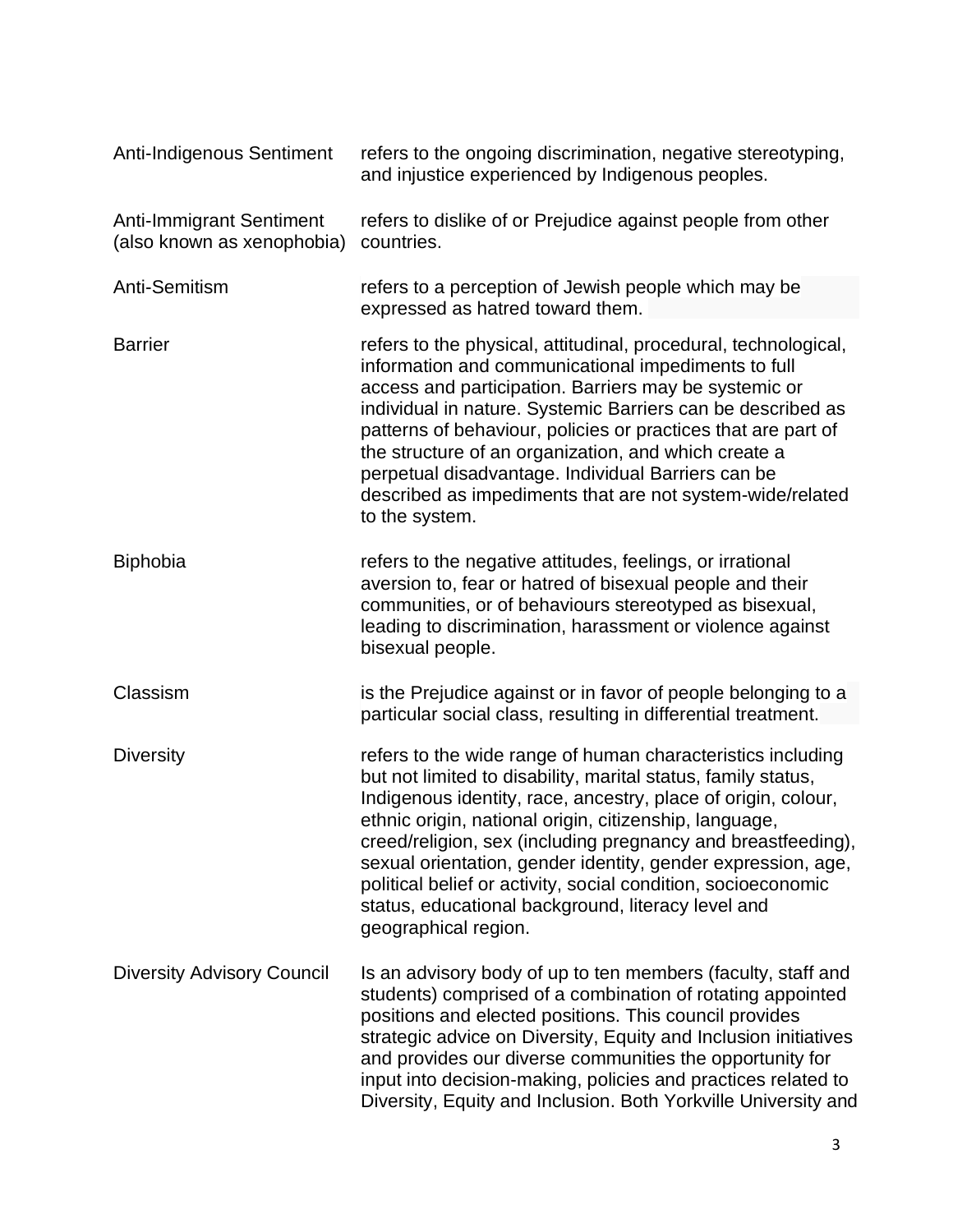|                              | Toronto Film School have two such councils each: one for<br>faculty and staff, and one for students.                                                                                                                                                                                                                                                                                                                                                                                                                                                             |
|------------------------------|------------------------------------------------------------------------------------------------------------------------------------------------------------------------------------------------------------------------------------------------------------------------------------------------------------------------------------------------------------------------------------------------------------------------------------------------------------------------------------------------------------------------------------------------------------------|
| <b>Equality</b>              | refers to providing each individual with the same or similar<br>opportunities and ensuring fairness in processes and<br>outcomes so that each individual has an equal opportunity<br>to make the most of their abilities.                                                                                                                                                                                                                                                                                                                                        |
| Equity                       | refers to acknowledging that equal access to opportunities<br>and services may require treating particular individuals and<br>groups differently through the removal of Barriers that<br>marginalized Equity-Seeking Groups experience in trying to<br>obtain this access.                                                                                                                                                                                                                                                                                       |
| <b>Equity-Seeking Groups</b> | are communities that experience significant collective<br>Barriers in participating in society. This could include<br>attitudinal, historic, social and environmental Barriers based<br>on age, ethnicity, disability, economic status, gender,<br>nationality, race, creed/religion, sexual orientation and<br>gender identity, gender expression, etc. Equity-seeking<br>groups are those that identify Barriers to equal access,<br>opportunities and resources due to disadvantage and<br>discrimination and actively seek social justice and<br>reparation. |
| HeteroSexism                 | refers to a system of attitudes, bias (including Unconscious<br>Bias) and discrimination in favour of female-male sexuality<br>and relationships.                                                                                                                                                                                                                                                                                                                                                                                                                |
| Homophobia                   | refers to negative attitudes, feelings, or irrational aversion<br>to, fear or hatred of members of the LGBTQI2SA+<br>community. It is used to signify a hostile psychological state<br>leading to discrimination, harassment or violence those who<br>identify as LGBTQI2SA+.                                                                                                                                                                                                                                                                                    |
| Inclusion                    | refers to ensuring that individuals feel welcomed in the<br>academic and workplace environments, and that they can<br>bring their authentic selves to the educational and work<br>spheres.                                                                                                                                                                                                                                                                                                                                                                       |
| Islamophobia                 | can be described as stereotypes, bias (including<br>Unconscious Bias) or acts of hostility towards individual<br>Muslims or followers of Islam in general. In addition to<br>individual acts of intolerance and racial profiling,                                                                                                                                                                                                                                                                                                                                |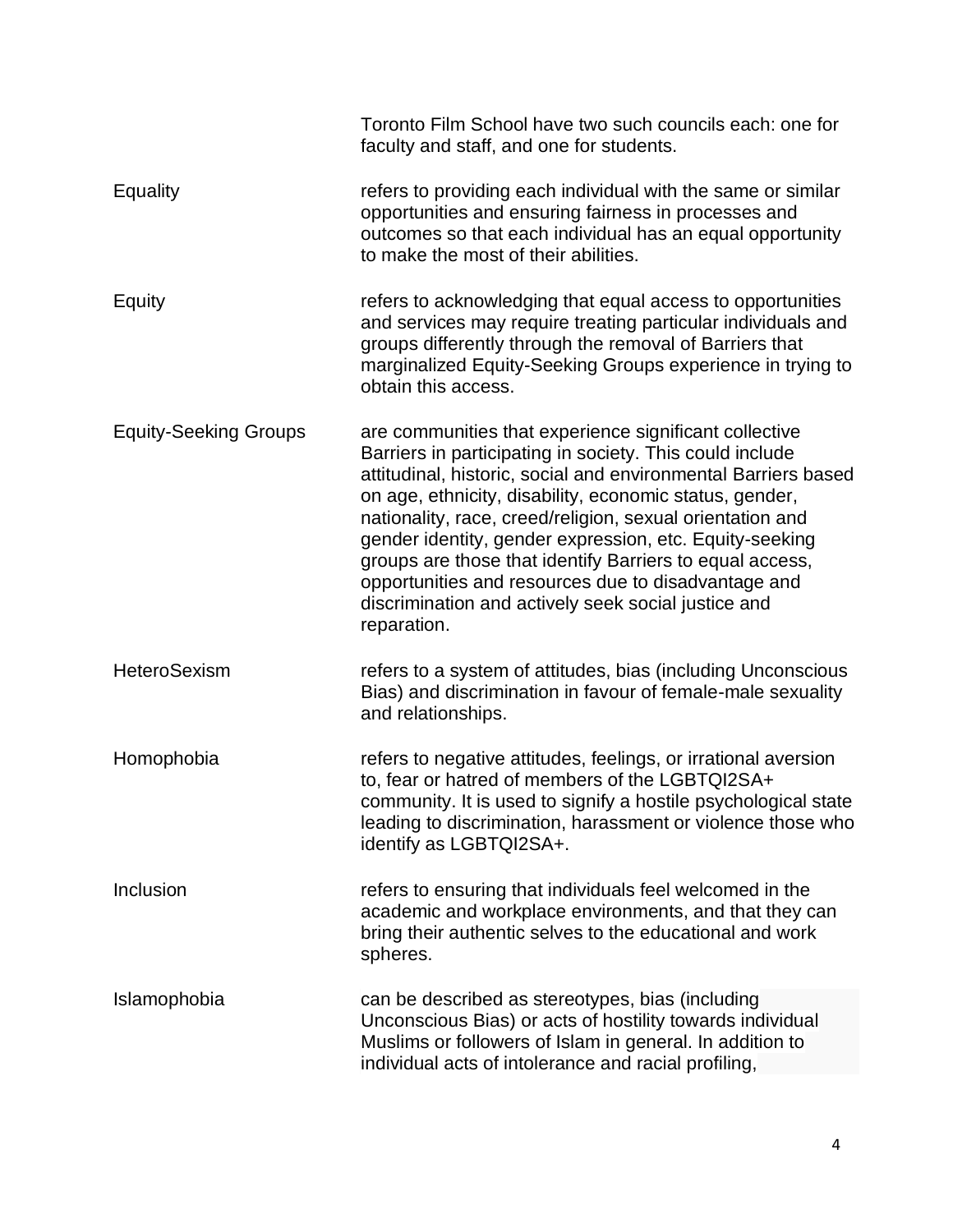|                                         | Islamophobia leads to viewing Muslims as a greater security<br>threat on an institutional, systemic and societal level.                                                                                                                                                                                                                                                                                                                                                                             |
|-----------------------------------------|-----------------------------------------------------------------------------------------------------------------------------------------------------------------------------------------------------------------------------------------------------------------------------------------------------------------------------------------------------------------------------------------------------------------------------------------------------------------------------------------------------|
| Land Acknowledgement                    | involves making a statement recognizing the traditional<br>territory of the Indigenous people(s) who called the land<br>home before the arrival of settlers, and in many cases still<br>do call it home. Indigenous peoples have been<br>acknowledging the land at the start of gatherings,<br>ceremonies and events from time immemorial. It involves<br>thinking about what happened in the past and what<br>changes can be made going forward in order to further the<br>reconciliation process. |
| <b>Lived Experience</b>                 | refers to personal knowledge about the world gained<br>through direct, firsthand involvement in everyday events<br>rather than through representations constructed by other<br>people.                                                                                                                                                                                                                                                                                                              |
| LGBTQI2SA+                              | refers to the acronym for Lesbian, Gay, Bisexual,<br>Transgender, Queer (or Questioning), Intersex, Two-Spirit<br>(2S), Asexual (or sometimes Ally). Two-Spirit refers to<br>Indigenous people that are gender-variant and identify as<br>having both male and female spirits. The '+' is for all the<br>new and growing ways that people identify their sexual<br>orientation, gender identity and gender expression.                                                                              |
| Marginalization                         | refers to a social process by which individuals or groups are<br>(intentionally or unintentionally) distanced from access to<br>power and resources and constructed as insignificant,<br>peripheral, or less valuable/Privileged to a community or<br>"mainstream" society.                                                                                                                                                                                                                         |
| Member(s) of the Yorkville<br>Community | includes students, faculty, post-doctoral fellows, contractors,<br>the Board of Governors and all employees of Yorkville.                                                                                                                                                                                                                                                                                                                                                                           |
| Prejudice                               | refers to a preconceived opinion that is not based on reason<br>or actual experience.                                                                                                                                                                                                                                                                                                                                                                                                               |
| Privilege                               | refers to economic, political and/or social power, benefits,<br>advantages, access and/or opportunities that an individual<br>or group has as a result of identity aspects such as race,<br>gender, sexual orientation, socioeconomic status, ability,<br>religion, etc.                                                                                                                                                                                                                            |
| Racism                                  | is an ideology that either directly or indirectly asserts that<br>one group is inherently superior to others based on the                                                                                                                                                                                                                                                                                                                                                                           |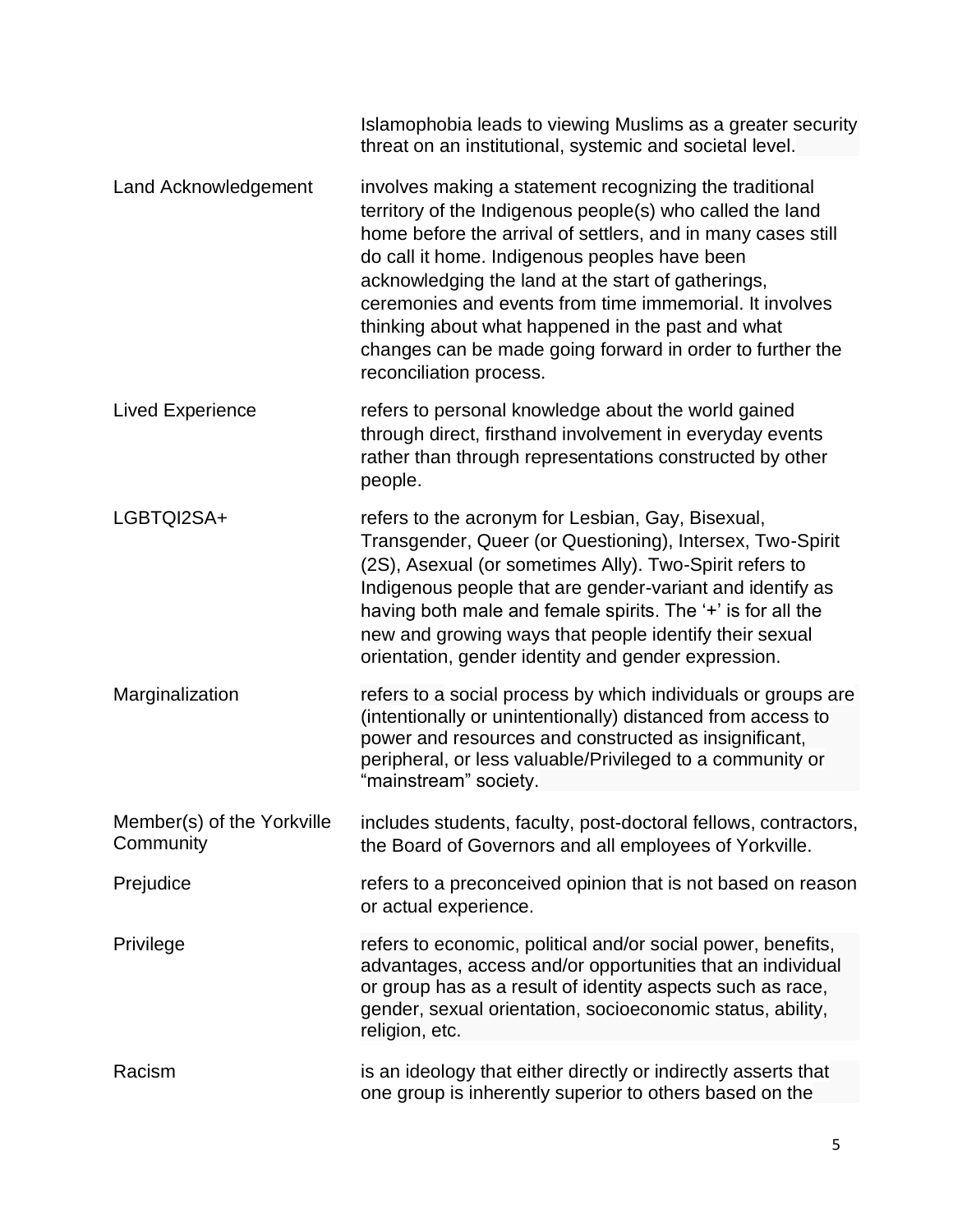|                                   | social construct of race and characteristics such as skin<br>colour, accent or manner of speech, name, clothing, diet,<br>beliefs and practices, leisure preferences, places of origin<br>and so forth.                                                                                                                                                                                                                                                                                                                                                                                                                                                                      |
|-----------------------------------|------------------------------------------------------------------------------------------------------------------------------------------------------------------------------------------------------------------------------------------------------------------------------------------------------------------------------------------------------------------------------------------------------------------------------------------------------------------------------------------------------------------------------------------------------------------------------------------------------------------------------------------------------------------------------|
| Racialization                     | is the process by which societies construct races as real,<br>different and unequal in ways that matter to economic,<br>political and social life. People can be 'racialized' as a<br>result.                                                                                                                                                                                                                                                                                                                                                                                                                                                                                |
| Respectful<br>Workplace/Classroom | is characterized by polite, collegial, and courteous<br>behaviour towards one another. It also refers to being<br>respectful of cultural differences and differences in opinion,<br>with a view to resolving differences through constructive<br>conflict management and dispute resolution techniques that<br>respect the rights of all parties. It also acknowledges that<br>everyone needs to be able to cooperate and work with one<br>another in a productive and inclusive way even when there<br>are differences.                                                                                                                                                     |
| Safe Space                        | refers to the organizational facilitation of space (on-campus<br>and online) where members of Equity-Seeking Groups can<br>feel comfortable and physically, emotionally, and socially<br>safe enough to talk about sensitive topics/Lived<br>Experiences that relate to their unique and intersectional<br>identities. These are spaces where they feel no assault,<br>challenge, or denial of their identity, of who they are, and<br>what they need to thrive and reach their potential. Safe<br>Spaces can also be explicitly demarcated by the use of<br>inclusive signage, symbols, art, ceremonial spaces,<br>language and inclusive cultural practices and protocols. |
| <b>Sexism</b>                     | refers to endorsement of Prejudice or discrimination based<br>on sex.                                                                                                                                                                                                                                                                                                                                                                                                                                                                                                                                                                                                        |
| <b>Unconscious Bias</b>           | refers to mental processes that operate outside of our<br>consciousness, intentional awareness, or control.<br>Unconscious Biases include:                                                                                                                                                                                                                                                                                                                                                                                                                                                                                                                                   |
|                                   | Stereotypes: Widely held but fixed, overgeneralized<br>and oversimplified image(s) or idea(s) of a particular<br>type of person or group.                                                                                                                                                                                                                                                                                                                                                                                                                                                                                                                                    |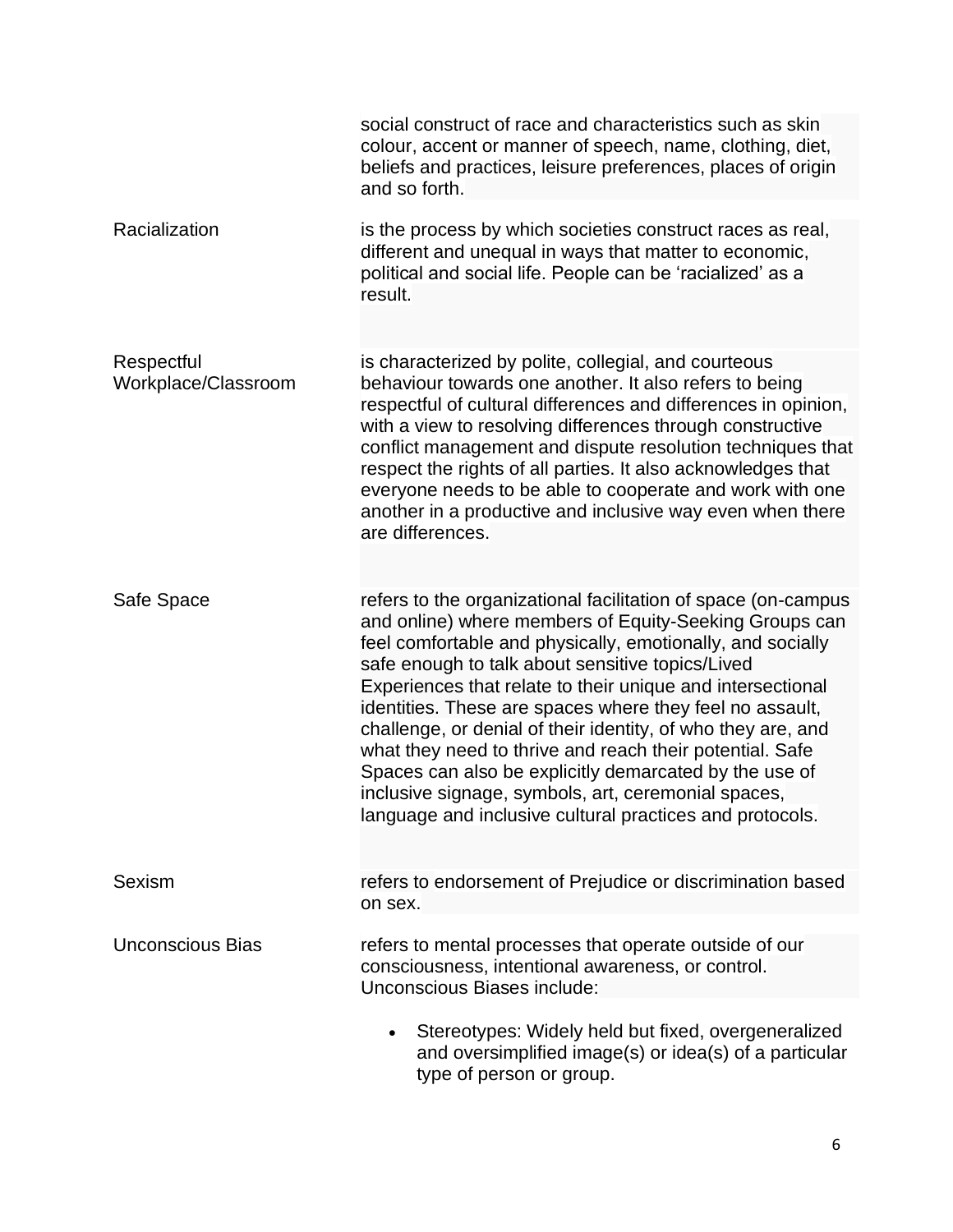|                         | Affinity bias: The tendency to show favour and/or feel<br>more kinship towards people who are more like us. It<br>may be based on some aspect of identity that we<br>share with that person, or it could be similar interests<br>and backgrounds.<br>Attribution bias: How people explain the behaviour or<br>$\bullet$<br>outcomes for themselves or others. For example,<br>attributing a person's success to their natural<br>abilities, versus seeing that success as the result of<br>luck or favouritism.<br>Confirmation bias: The tendency to more easily<br>$\bullet$<br>accept, search for, interpret, or favour information<br>that aligns or agrees with one's existing beliefs and<br>opinions.<br>Performance bias: An assessment of people's<br>competence based on some aspect of their<br>appearance or identity.                       |
|-------------------------|----------------------------------------------------------------------------------------------------------------------------------------------------------------------------------------------------------------------------------------------------------------------------------------------------------------------------------------------------------------------------------------------------------------------------------------------------------------------------------------------------------------------------------------------------------------------------------------------------------------------------------------------------------------------------------------------------------------------------------------------------------------------------------------------------------------------------------------------------------|
| Transphobia             | refers to the aversion to, fear or hatred of transgender<br>people and communities.                                                                                                                                                                                                                                                                                                                                                                                                                                                                                                                                                                                                                                                                                                                                                                      |
| <b>Universal Design</b> | is the design and composition of environments and<br>educational/informative materials so that it can be<br>accessed, understood, and used to the greatest extent<br>possible by all people, regardless of their age, size, ability,<br>or disability. An environment (or any building, product, or<br>service in that environment) should be designed to remove<br>Barriers and meet the needs of all people who wish to use<br>it. Universal Design constitutes the equitable access to<br>information, spaces, objects, environments, and services.<br>This can also include Universal Design for Learning, which<br>is an approach about teaching and learning that helps give<br>all students an equal opportunity to succeed. This approach<br>offers flexibility in the ways students access material,<br>engage with it and show what they know. |

\*The President may direct that definitions be amended from time to time to ensure consistency with public policy and community expectations and standards.

#### **Policy Statement**

Yorkville sees the Diversity of its faculty, students and staff as a strength to be celebrated. Diversity, Equity and Inclusion are a critical component of life at Yorkville, and Yorkville is committed to making these values an integral part of our culture. Yorkville is committed to academic and professional excellence and is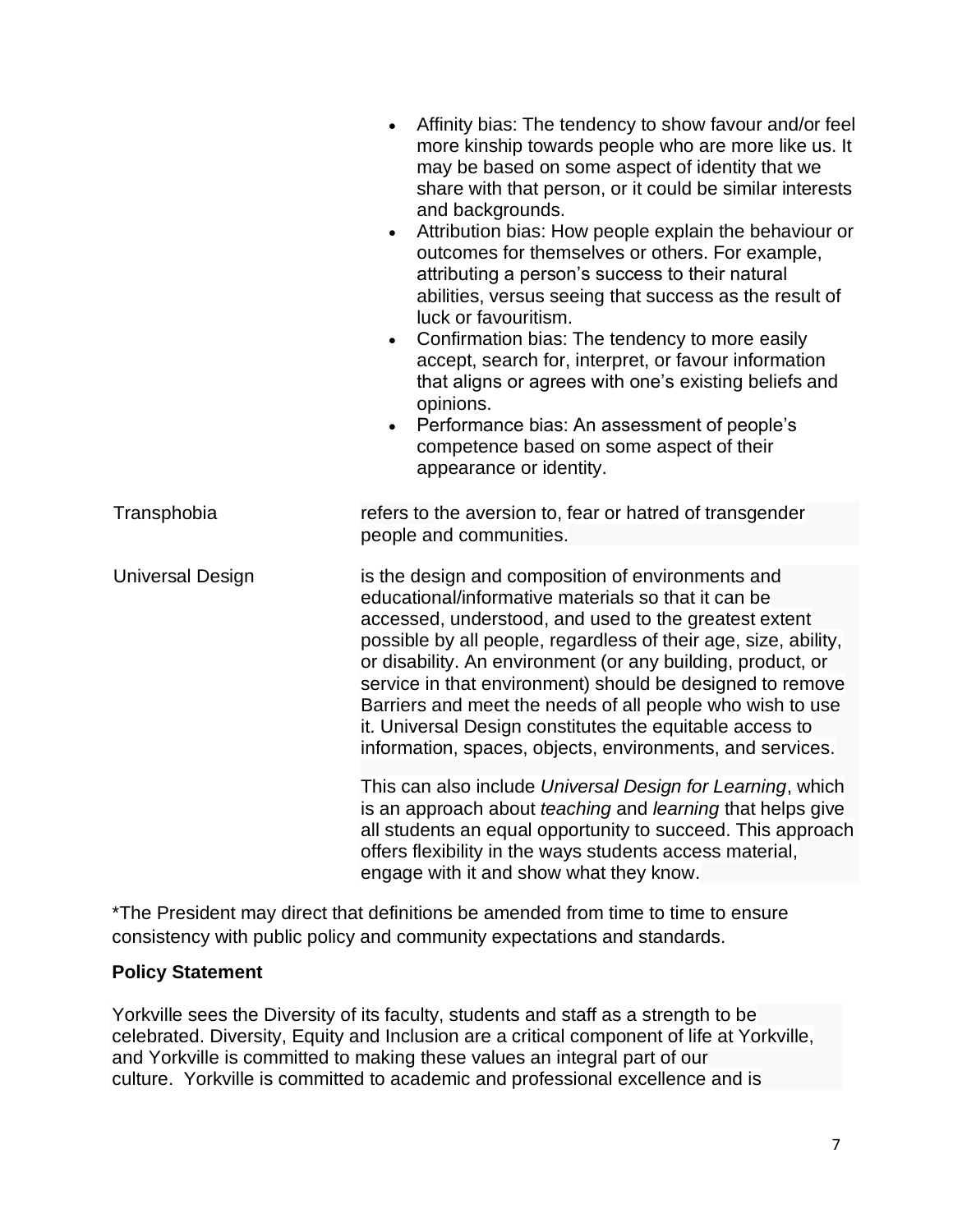committed to providing educational services and employment that are focused on promoting the principles of Diversity, Equity and Inclusion.

Yorkville recognizes that workplaces and post-secondary institutions historically have marginalized Equity-Seeking Groups. It is recognized that this Marginalization has the potential impact of hindering an individual's ability to fully, freely and equitably participate within the workplace, academic environments and in society. Systems of Marginalization include but are not limited to Ableism, ageism, Classism, Biphobia, Homophobia, Transphobia, Sexism, Racism, Anti-Black Racism, Anti-Indigenous Sentiment, Anti-Semitism, Islamophobia, Anti-Immigrant Sentiment and other systems. Yorkville is committed to working to remove Barriers related to systems of Marginalization. Yorkville is also committed to the spirit of truth and reconciliation towards Indigenous peoples. In addition to acknowledging the Indigenous communities on whose traditional territories we work and learn (including through the use of Land Acknowledgements), Yorkville will also strive to build relationships of recognition and respect with Indigenous peoples. Yorkville strives to align itself with the United Nations Sustainable Development Goals related to providing inclusive and equitable quality education.

Yorkville is committed to ensuring that all Members of the Yorkville Community feel welcome and included in the workplace and academic environments. Yorkville will promote and support Diversity, Equity and Inclusion to reflect and respond to the needs of our faculty, students and staff. Yorkville strives to create work and learning environments in which individuals can participate, maximize their contributions, and achieve their full potential. Yorkville promotes environments where a plurality of Lived Experiences and diverse narratives are embraced. Equipping students with the skills for storytelling is especially unique with respect to Yorkville's involvement in promoting equitable representation within the creative industries. Furthermore, Yorkville will work towards removing Barriers to Diversity, Equity and Inclusion in its workplace and learning environments.

### Roles and Responsibilities

## *Diversity, Equity and Inclusion Office (DEIO)*

The DEIO's mandate includes:

- promoting awareness, understanding and compliance with this Policy;
- acting as a neutral and independent subject matter expert to faculty, students and staff when there is a need for consultation on matters of Diversity, Equity, Inclusion and human rights;
- providing education and training on Diversity, Equity and Inclusion, and options to resolve issues relating to these areas where appropriate;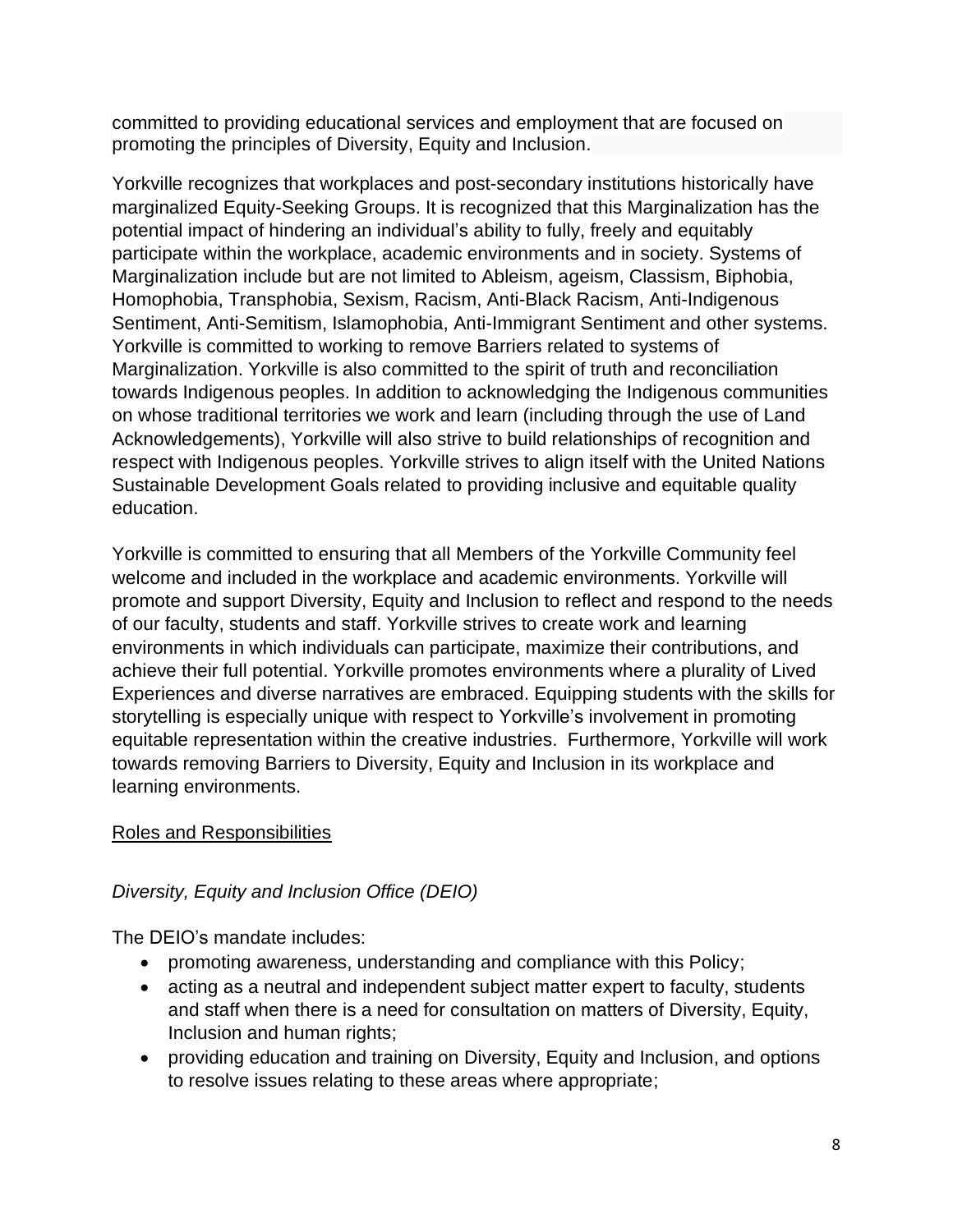- developing strategic plans, policies and procedures related to Diversity, Equity, and Inclusion;
- leading and liaising with the Diversity Advisory Councils to obtain their input into decision-making, policies and practices related to Diversity, Equity and Inclusion;
- monitoring metrics related to Diversity and representation within the organization and using this as evidence to make programming decisions;
- promoting the use of a Land Acknowledgement at the beginning of an event or meeting to give time for reflection and recognition of Indigenous lands, treaties and peoples;
- reporting to the Office of the President and other stakeholders (as required) on the results of strategic plans;
- collaborating with empowering all functional areas of the organization to lead their respective areas of responsibility while providing strategic support on Diversity, Equity and Inclusion aspects;
- making appropriate referrals to relevant support services and resources; and
- building relationships with community partners that work towards the promotion of Diversity, Equity and Inclusion in the creative industries and higher education.

When faculty, students and staff contact the DEIO for consultation, they can expect:

- confidentiality (with exceptions related to protecting the safety of others, and as required by law);
- a timely response to inquiries;
- a Safe Space for people of all backgrounds and walks of life;
- a respectful and non-judgmental approach to concerns brought forward; and
- consultation that aligns with the values of Diversity, Equity and Inclusion.

### *Office of the President*

It is the role of the Office of the President to support the objectives of this Policy and to promote compliance with the Policy.

### *Management*

It is the role of management to support the objectives of this Policy, ensure compliance with the Policy and:

- create and maintain a diverse, equitable and inclusive workplace and learning environment;
- model behaviours which are consistent with this Policy;
- address behaviour contrary to this Policy;
- provide support to Members of the Yorkville Community regarding the implementation of this Policy;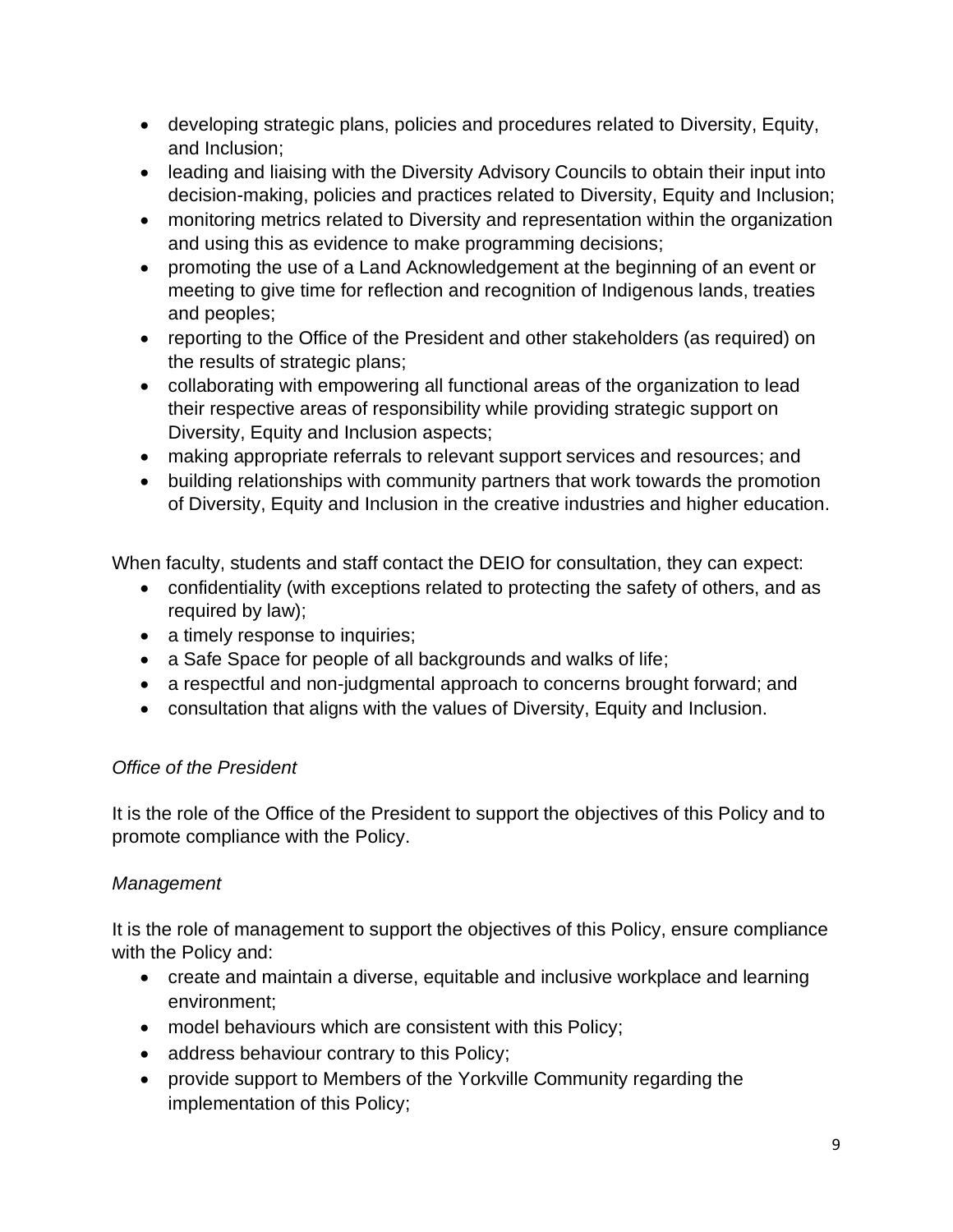- identify and address any Barriers to Diversity, Equity and Inclusion to support and advance the Diversity and Inclusion Strategic Plan;
- where appropriate, consult with the DEIO during the development of new policies, procedures, processes, programs and practices, and review existing policies, procedures, processes, programs and practices on an ongoing basis to ensure the principles of Diversity, Equity and Inclusion are embedded within them; and
- consult with the DEIO as needed on Diversity, Equity and Inclusion matters.

## *Employees*

All employees are responsible for:

- reading and understanding their responsibilities under this Policy;
- upholding the principles set out in this Policy;
- contributing to the creation and maintenance of a diverse, equitable, and inclusive workplace and learning environment;
- respecting and valuing the Diversity of all employees, students, contractors, visitors and community partners;
- respecting, valuing and supporting individual differences in backgrounds, experiences, values, perspectives, behaviours, communication styles and abilities among all employees, students, contractors, visitors and community partners;
- providing employment and education in an inclusive manner;
- working to remove Barriers to Diversity, Equity and Inclusion, or where Barrier removal is outside of their control, reporting to their supervisor/manager and/or the DEIO any Barriers which they feel should be addressed;
- supporting Diversity, Equity and Inclusion commitments under this Policy and the Diversity and Inclusion Strategic Plan; and
- providing any feedback and/or suggestions under this Policy to their supervisor/manager, or their Faculty and Staff Diversity Advisory Council and/or the DEIO to support Barrier removal.

# *Faculty and Production and Design*

All Faculty Deans, Program Directors/Heads, faculty members and the Production and Design department are responsible for:

• ensuring that the principles and meaningful examples of Diversity, Equity, Inclusion and accessibility (including Universal Design for Learning) are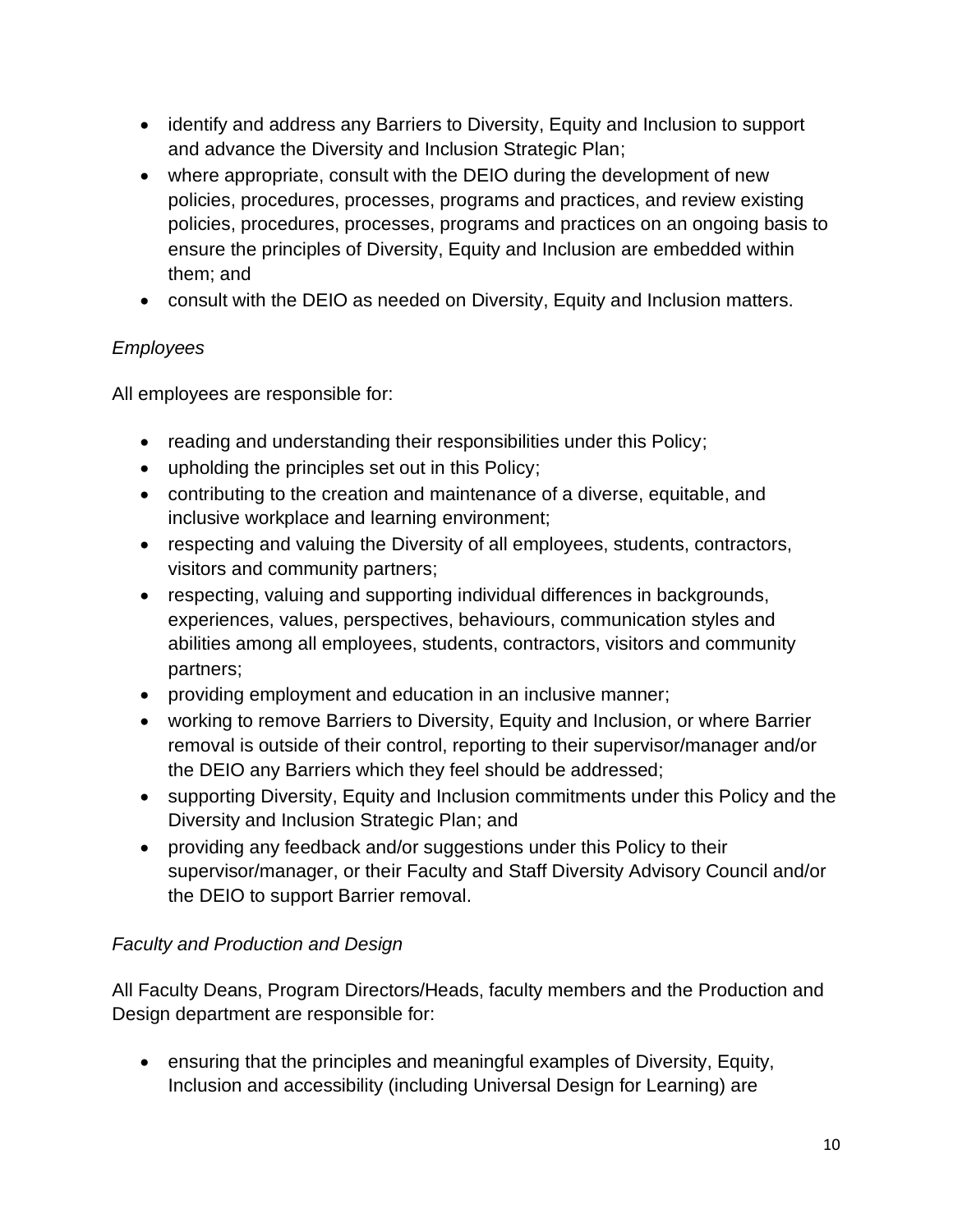incorporated into the curricula and learning methods of their respective programs; and

• ensuring that collaboration is occurring with the DEIO in order to embed Diversity, Equity and Inclusion and that the DEIO is being invited to provide consultation where required when reviewing curricula.

## *Students*

Students are responsible for:

- reading and understanding their responsibilities under this Policy;
- upholding the principles set out in this Policy;
- contributing to the creation and maintenance of a diverse, equitable, and inclusive learning environment;
- respecting and valuing the Diversity of all employees, students, contractors, visitors, and community partners;
- respecting, valuing, and supporting individual differences in backgrounds, experiences, values, perspectives, behaviours, communication styles and abilities among all employees, students, contractors, visitors, and community partners;
- reporting Barriers to Diversity, Equity, and Inclusion to Student Services/their Program Advisor and/or the DEIO; and
- providing any feedback and/or suggestions under this Policy to their Student Diversity Advisory Council, Student Services/their Program Advisor and/or the DEIO.

## *Visitors and Community Partners*

Visitors and Community Partners are encouraged to:

- read and understand this Policy;
- uphold the principles set out in this Policy;
- contribute to the creation and maintenance of a diverse, equitable, and inclusive workplace and learning environment;
- respect and value the Diversity of all employees, students, contractors, visitors and community partners; and
- respect, value and support individual differences in backgrounds, experiences, values, perspectives, behaviours, communication styles and abilities among all employees, students, contractors, visitors and community partners